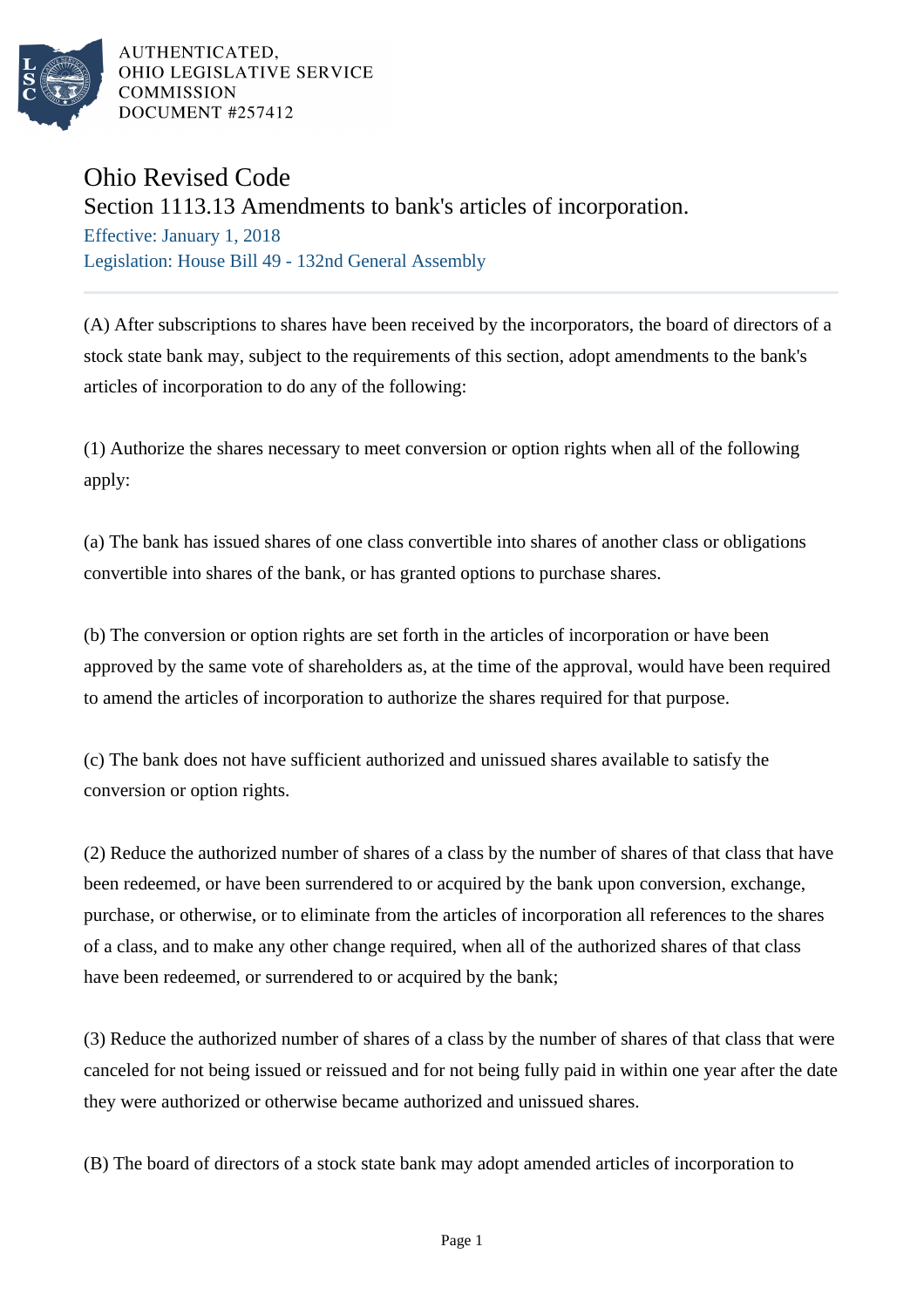

## AUTHENTICATED, OHIO LEGISLATIVE SERVICE **COMMISSION** DOCUMENT #257412

consolidate the original articles of incorporation and all previously adopted amendments to the articles of incorporation that are in force at the time.

(C) Amended articles of incorporation shall set forth all provisions required in, and only provisions that may properly be in, original articles of incorporation or amendments to articles of incorporation at the time the amended articles of incorporation are adopted, and shall state that they supersede the existing articles of incorporation.

(D)(1) If the board of directors propose the adoption of any amendment to a stock state bank's articles of incorporation or amended articles of incorporation, the bank shall send to the superintendent of financial institutions a copy of the proposed amendment or amended articles of incorporation for review and approval prior to adoption by the board.

(2) Upon receiving a proposed amendment or amended articles of incorporation, the superintendent shall conduct whatever examination the superintendent considers necessary to determine if both of the following conditions are satisfied:

(a) The proposed amendment or amended articles of incorporation comply with the requirements of the Revised Code.

(b) The proposed amendment or amended articles of incorporation will not adversely affect the interests of the bank's depositors and creditors.

(3) Within forty-five days after receiving the proposed amendment or amended articles of incorporation, the superintendent shall notify the bank of the superintendent's approval or disapproval unless the superintendent determines additional information is required. In that event, the superintendent shall request the information in writing within twenty days after the date the proposed amendment or amended articles of incorporation were received. The bank shall have thirty days to submit the information to the superintendent. The superintendent shall notify the bank of the superintendent's approval or disapproval of the proposed amendment or amended articles of incorporation within forty-five days after the date the additional information is received. If the proposed amendment or amended articles of incorporation are disapproved by the superintendent, the superintendent shall notify the bank of the reasons for the disapproval.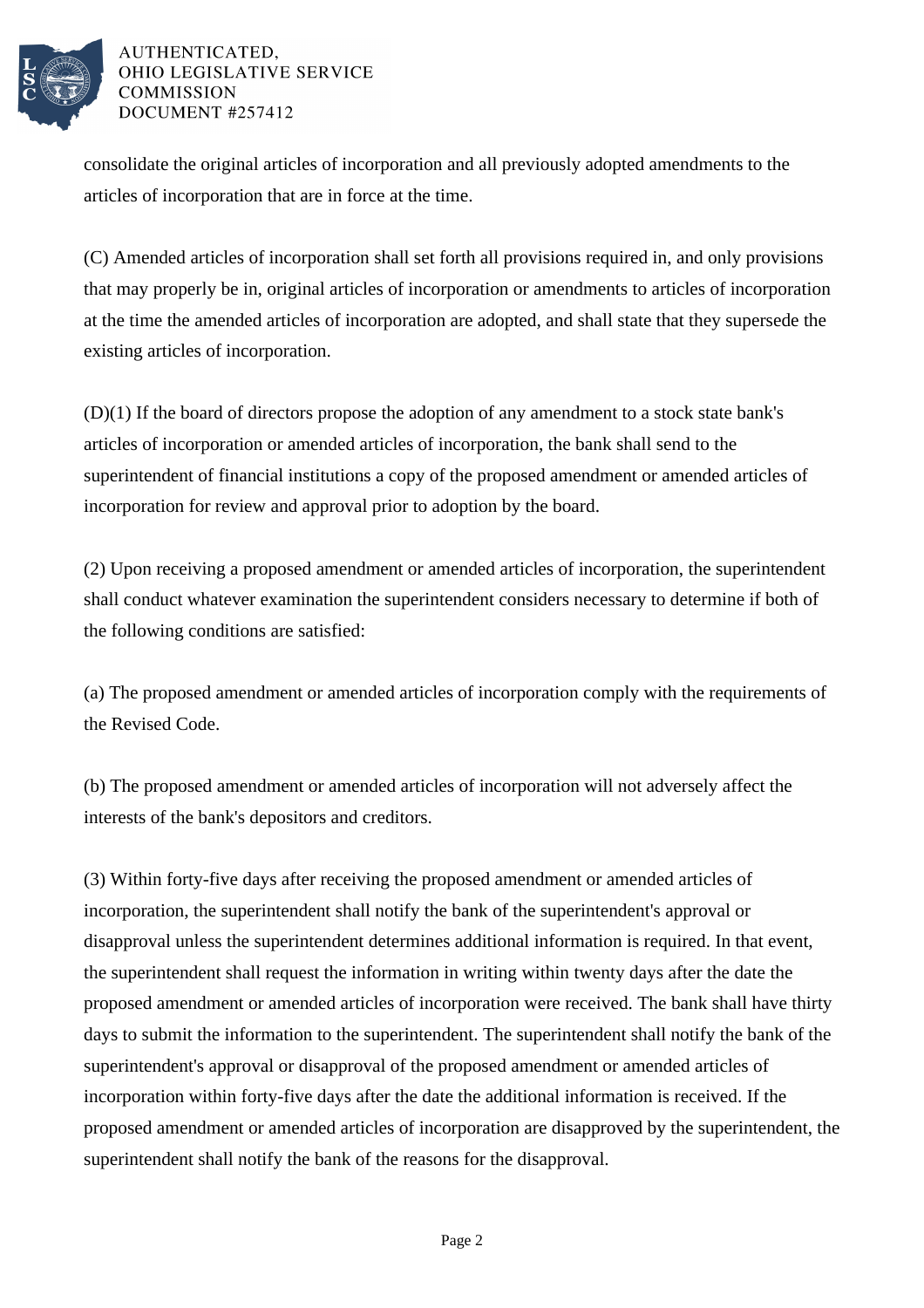

AUTHENTICATED. OHIO LEGISLATIVE SERVICE **COMMISSION** DOCUMENT #257412

(4) If the superintendent fails to approve or disapprove the proposed amendment or amended articles of incorporation within the time period required by division (D)(3) of this section, the proposed amendment or amended articles of incorporation shall be considered approved.

(5) If the proposed amendment or amended articles of incorporation are approved, in no event shall that approval be construed or represented as an affirmative endorsement of the amendment or amended articles of incorporation by the superintendent.

(E)(1) Upon adoption by the board of directors of any approved amendment to a stock state bank's articles of incorporation, the bank shall send to the superintendent a certificate containing a copy of the directors' resolution adopting the amendment and a statement of the manner of and basis for its adoption. The certificate shall be signed by the bank's authorized representatives in accordance with section 1103.19 of the Revised Code.

(2) Upon adoption by the board of directors of approved amended articles of incorporation, the bank shall send to the superintendent a copy of the amended articles of incorporation, accompanied by a certificate containing a copy of the directors' resolution adopting the amended articles of incorporation and a statement of the manner of and basis for its adoption. The certificate shall be signed by the bank's authorized representatives in accordance with section 1103.19 of the Revised Code.

(F) Upon receiving a certificate required by division (E) of this section, the superintendent shall conduct whatever examination the superintendent considers necessary to determine if the manner of and basis for adoption of the amendment or amended articles of incorporation comply with the requirements of the Revised Code.

(G)(1) Within thirty days after receiving a certificate required by division (E) of this section, the superintendent shall approve or disapprove the amendment or amended articles of incorporation. If the superintendent approves the amendment or amended articles of incorporation, the superintendent shall forward a certificate of that approval, a copy of the certificate required by division (E) of this section, and a copy of the amendment or amended articles of incorporation to the secretary of state, who shall file the documents. Upon filing by the secretary of state, the amendment or amended